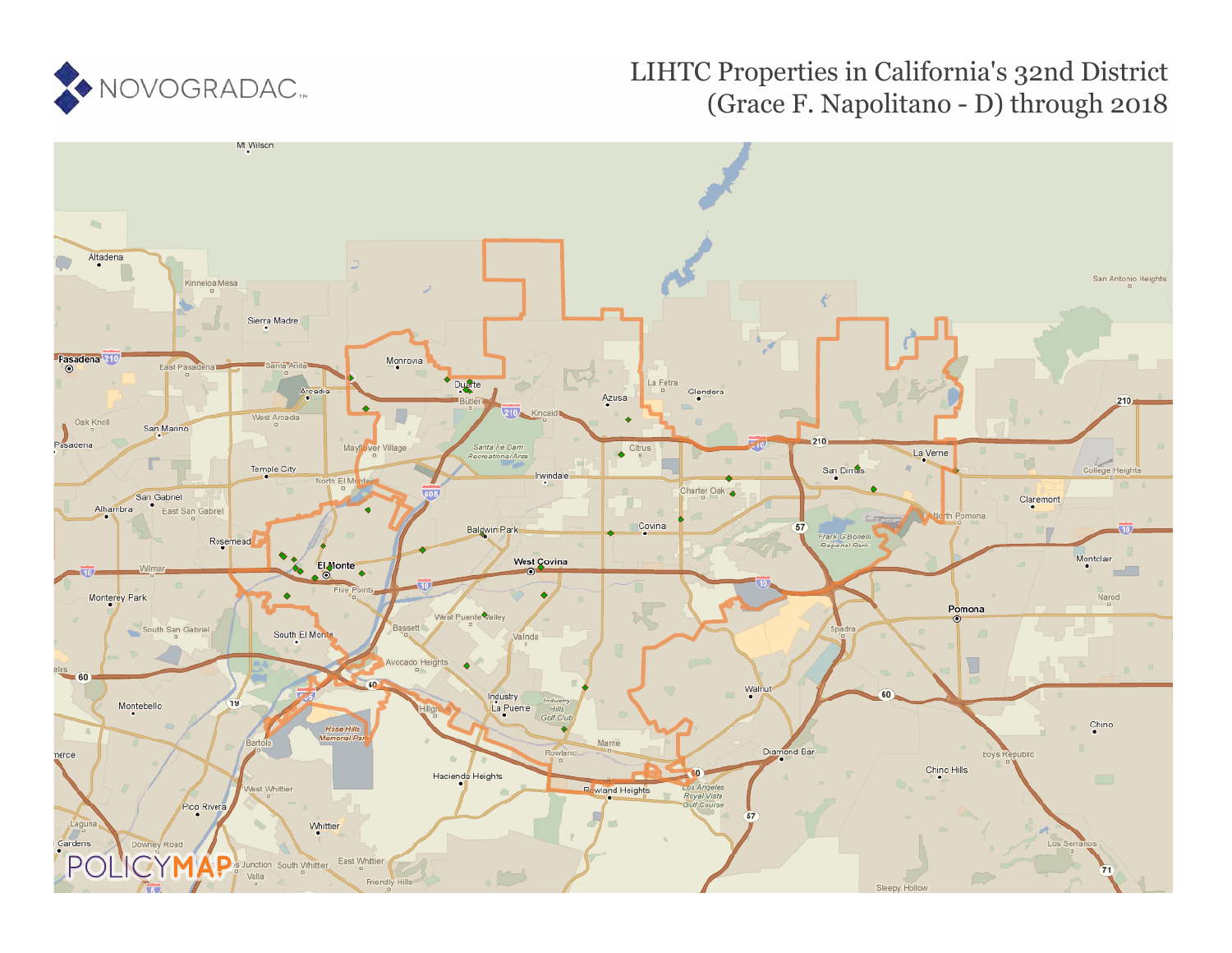| <b>Project Name</b>                                                  | <b>Address</b>                            | <b>City</b>                                                                                                     | <b>State</b> | <b>Zip Code</b> | Nonprofit<br><b>Sponsor</b> | <b>Allocation</b><br>Year | <b>Annual</b><br><b>Allocated</b><br><b>Amount</b> | in Service           | <b>Year Placed Construction</b><br><b>Type</b> | <b>Total</b><br><b>Units</b> | Low<br><b>Income</b><br><b>Units</b> | <b>Rent or</b><br>Income<br><b>Ceiling</b> | <b>Credit</b><br><b>Percentag Exempt</b><br>$\bullet$ | Tax-<br><b>Bond</b> | <b>HUD Multi-</b><br><b>Family</b><br><b>Financing/Rent</b><br>al Assistance |
|----------------------------------------------------------------------|-------------------------------------------|-----------------------------------------------------------------------------------------------------------------|--------------|-----------------|-----------------------------|---------------------------|----------------------------------------------------|----------------------|------------------------------------------------|------------------------------|--------------------------------------|--------------------------------------------|-------------------------------------------------------|---------------------|------------------------------------------------------------------------------|
| <b>PROMENADE</b>                                                     |                                           | $\begin{array}{ll} 1333\text{ W} \text{ GARVEY} & \text{WEST COVINA} & \text{ CA}\\ \text{AVE N} & \end{array}$ |              | 91790           | Yes                         | 1998                      | \$205,586                                          | 1999                 | Acquisition and<br>Rehab                       | 124                          | 124                                  | 60% AMGI                                   | 30%<br>present<br>value                               | Yes                 |                                                                              |
| VINTAGE GROVE<br><b>SENIOR APTS</b>                                  | 3625<br>WILLIAMS AVE $\,$ LA VERNE        |                                                                                                                 | CA           | 91750           | No                          | 1998                      | \$777,557                                          | 1999                 | <b>New Construction</b>                        | 110                          | 109                                  | 60% AMGI                                   | 70%<br>present<br>value                               | No                  |                                                                              |
| <b>IRIS GARDENS</b>                                                  | 385 N<br><b>ROCKVALE</b><br>AVE           | <b>AZUSA</b>                                                                                                    | CA           | 91702           | $\mathbf{N}\mathbf{o}$      | 2001                      | \$290,621                                          | 2000                 | Acquisition and<br>Rehab                       | 120                          | 118                                  | 60% AMGI                                   | 30%<br>present<br>value                               | Yes                 |                                                                              |
| <b>VINTAGE GARDENS</b><br><b>SENIOR APTS</b>                         | 1950 E<br><b>BADILLO ST</b>               | <b>WEST COVINA</b>                                                                                              | CA           | 91791           | No                          | 2001                      | \$550,263                                          | 2000                 | <b>New Construction</b>                        | 188                          | 186                                  | 60% AMGI                                   | 30%<br>present<br>value                               | Yes                 |                                                                              |
| PALM GARDEN APTS                                                     | 10130 VALLEY<br>BLVD                      | <b>EL MONTE</b>                                                                                                 | CA           | 91731           | $\mathbf{N}\mathbf{o}$      | 1993                      | \$249,271                                          | 1994                 | Acquisition and<br>Rehab                       | 90                           | 89                                   | 60% AMGI                                   | 70%<br>present<br>value                               | No                  |                                                                              |
| EL MONTE GATEWAY 3501 SANTA<br>PROJECT                               | <b>ANITA AVE</b>                          | <b>EL MONTE</b>                                                                                                 | CA           | 91731           |                             | 2013                      | \$0                                                | Insufficient<br>Data | Not Indicated                                  | 132                          | $\mathbf 0$                          |                                            | Not<br>Indicated                                      |                     |                                                                              |
| <b>LA PUENTE PARK</b><br><b>APTS</b>                                 | 14730<br>PRICHARD ST                      | <b>LA PUENTE</b>                                                                                                | CA           | 91744           | No                          | 2001                      | \$436,555                                          | 2001                 | Acquisition and<br>Rehab                       | 132                          | 131                                  | 60% AMGI                                   | 30 %<br>present<br>value                              | Yes                 |                                                                              |
| BLESSED ROCK OF EL $\,$ 4111 TYLER AVE $\,$ EL MONTE<br><b>MONTE</b> |                                           |                                                                                                                 | CA           | 91731           | No                          | 1996                      | \$889,877                                          | 1997                 | <b>New Construction</b>                        | 137                          | 137                                  | 60% AMGI                                   | 70%<br>present<br>value                               | No                  |                                                                              |
| <b>HERITAGE PARK</b><br><b>SENIOR APTS</b>                           | 915 HIGHLAND DUARTE<br>AVE                |                                                                                                                 | CA           | 91010           | No                          | 1997                      | \$256,047                                          | 1997                 | Acquisition and<br>Rehab                       | 120                          | 118                                  | 60% AMGI                                   | 30%<br>present<br>value                               | Yes                 |                                                                              |
| FLAMINGO GARDEN 3711<br><b>SENIOR</b>                                | ${\rm COGSWELL}$ RD $\,$ EL MONTE         |                                                                                                                 | CA           | 91732           | No                          | 1988                      | \$214,556                                          | 1988                 | Acquisition and<br>Rehab                       | 58                           | 58                                   | 60% AMGI                                   | 70%<br>present<br>value                               | No                  |                                                                              |
| <b>CAMERON PARK</b><br><b>APTS</b>                                   |                                           | CAMERON AVE WEST COVINA CA                                                                                      |              | 91790           | No                          | 2002                      | \$532,492                                          | 2002                 | <b>New Construction</b>                        | 158                          | 156                                  | 60% AMGI                                   | 30%<br>present<br>value                               | Yes                 |                                                                              |
| <b>CIENEGA GARDENS</b><br><b>APTS</b>                                | 1211 N LYMAN<br><b>AVE</b>                | <b>COVINA</b>                                                                                                   | CA           | 91724           | No                          | 2002                      | \$571,116                                          | 2002                 | Acquisition and<br>Rehab                       | 180                          | 178                                  | 60% AMGI                                   | 30%<br>present<br>value                               | Yes                 |                                                                              |
| <b>HERITAGE PARK AT</b><br><b>MONROVIA</b>                           | $630\,\rm{W}\,\rm{DUARTE}$ MONROVIA<br>RD |                                                                                                                 | CA           | 91016           | No                          | 2002                      | \$256,658                                          | 2002                 | Acquisition and<br>Rehab                       | 78                           | 77                                   | 60% AMGI                                   | 30 %<br>present<br>value                              | Yes                 |                                                                              |

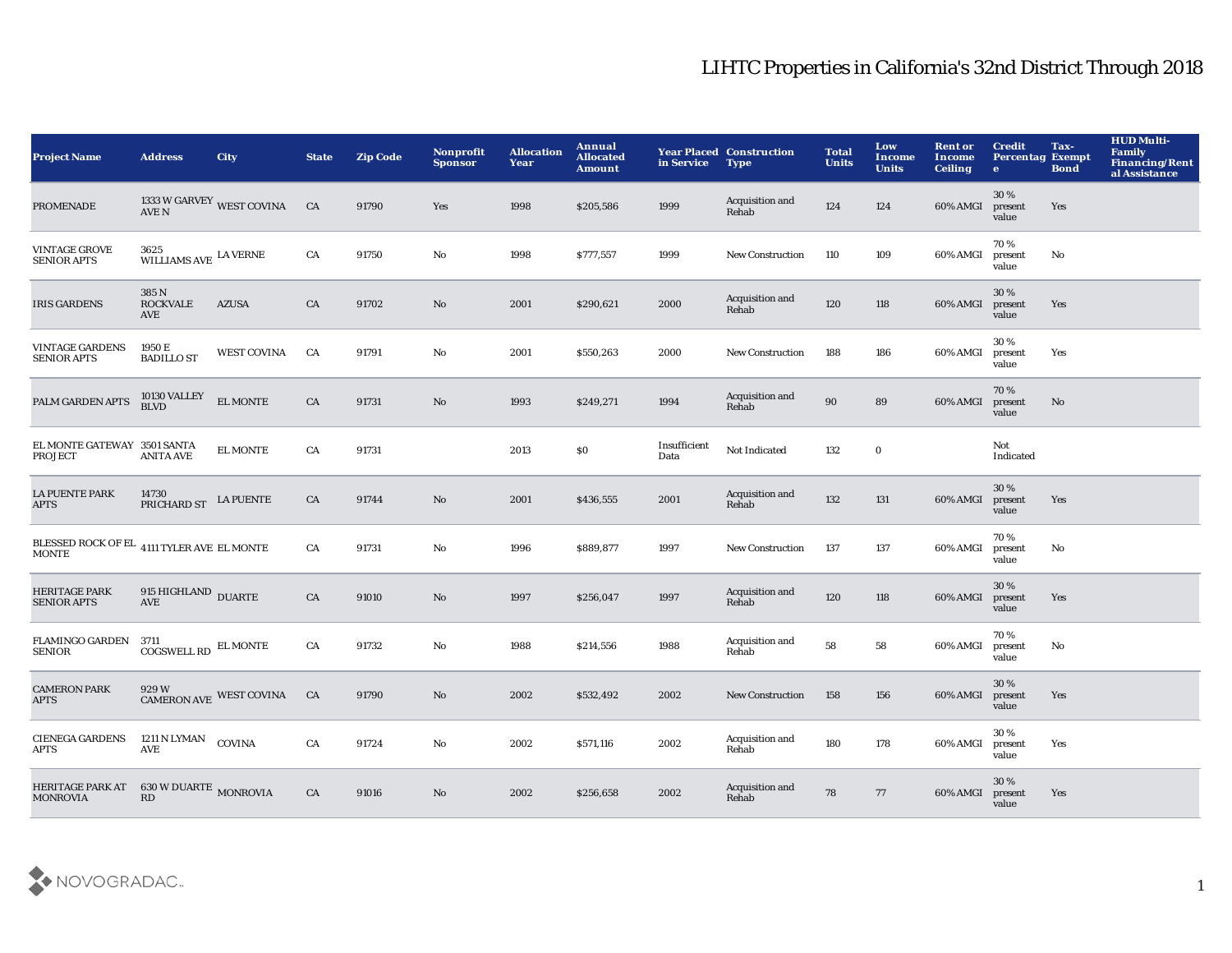| <b>Project Name</b>                          | <b>Address</b>                             | <b>City</b>                             | <b>State</b> | <b>Zip Code</b> | <b>Nonprofit</b><br><b>Sponsor</b> | <b>Allocation</b><br>Year | Annual<br><b>Allocated</b><br><b>Amount</b> | in Service | <b>Year Placed Construction</b><br><b>Type</b> | <b>Total</b><br><b>Units</b> | Low<br><b>Income</b><br><b>Units</b> | <b>Rent or</b><br>Income<br><b>Ceiling</b> | <b>Credit</b><br><b>Percentag Exempt</b><br>$\mathbf{e}$ | Tax-<br><b>Bond</b> | <b>HUD Multi-</b><br>Family<br><b>Financing/Rent</b><br>al Assistance |
|----------------------------------------------|--------------------------------------------|-----------------------------------------|--------------|-----------------|------------------------------------|---------------------------|---------------------------------------------|------------|------------------------------------------------|------------------------------|--------------------------------------|--------------------------------------------|----------------------------------------------------------|---------------------|-----------------------------------------------------------------------|
| <b>BROOKHOLLOW</b><br>APTS                   | <b>AVE</b>                                 | 2600 S AZUSA WEST COVINA                | <b>CA</b>    | 91792           | No                                 | 2000                      | \$206,650                                   | 1998       | Acquisition and<br>Rehab                       | 188                          | 85                                   | 60% AMGI                                   | 30%<br>present<br>value                                  | Yes                 |                                                                       |
| LARK ELLEN VILLAGE BERNARDINO WEST COVINA    | <b>1350 E SAN</b><br>RD                    |                                         | CA           | 91791           | $\mathbf{N}\mathbf{o}$             | 1997                      | \$481,200                                   | 1998       | <b>New Construction</b>                        | 121                          | 121                                  | 60% AMGI                                   | 30%<br>present<br>value                                  | Yes                 |                                                                       |
| REGENCY COURT<br><b>APARTMENTS</b>           | 720 FIFTH<br><b>AVENUE</b><br>COURT        | <b>MONROVIA</b>                         | CA           | 91016           | Yes                                | 2014                      | \$411,888                                   | 2016       | Acquisition and<br>Rehab                       | 115                          | 114                                  | 60% AMGI                                   | 30%<br>present<br>value                                  |                     | Yes                                                                   |
| <b>LA VILLA PUENTE</b><br><b>APARTMENTS</b>  | 17351 MAIN<br><b>STREET</b>                | <b>LA PUENTE</b>                        | CA           | 91744           | $\mathbf{N}\mathbf{o}$             | 2017                      | \$1,782,787                                 | 2018       | Acquisition and<br>Rehab                       | 121                          | 120                                  | 60% AMGI                                   | 30%<br>present<br>value                                  |                     | Yes                                                                   |
| <b>HOJAS DE PLATA</b><br>APTS                | 1515 N ORANGE $\,$ LA PUENTE<br><b>AVE</b> |                                         | CA           | 91744           | No                                 | 2006                      | \$288,269                                   | 2007       | Acquisition and<br>Rehab                       | 53                           | ${\bf 52}$                           | <b>50% AMGI</b>                            | 30%<br>present<br>value                                  | Yes                 |                                                                       |
| <b>GARVEY COURT</b>                          | 10127 GARVEY $\quad$ EL MONTE<br>AVE       |                                         | CA           | 91733           | Yes                                | 2010                      | \$808,498                                   | 2012       | <b>New Construction</b>                        | 68                           | 67                                   | <b>50% AMGI</b>                            | 30%<br>present<br>value                                  | Yes                 | No                                                                    |
| <b>ARROW PLAZA</b>                           | 20644 E<br><b>ARROW HWY</b>                | <b>COVINA</b>                           | CA           | 91724           | $\rm No$                           | 2008                      | \$333,151                                   | 2009       | Acquisition and<br>Rehab                       | 64                           | 63                                   | 60% AMGI                                   | 30%<br>present<br>value                                  | Yes                 | Yes                                                                   |
| <b>SINGING WOOD</b><br><b>SENIOR HOUSING</b> | 10100 VALLEY<br><b>BLVD</b>                | <b>EL MONTE</b>                         | ${\rm CA}$   | 91731           | $\rm No$                           | 2002                      | \$424,097                                   | 2004       | <b>New Construction</b>                        | 110                          | 109                                  | 60% AMGI                                   | 30%<br>present<br>value                                  | Yes                 |                                                                       |
| <b>VILLA RAMONA</b>                          | <b>BLVD</b>                                | 13030 RAMONA BALDWIN PARK $CA$          |              | 91706           | $\mathbf{No}$                      | 2002                      | \$522,176                                   | 2004       | New Construction                               | 71                           | 70                                   | 60% AMGI                                   | 30%<br>present<br>value                                  | Yes                 |                                                                       |
| <b>VOORHIS VILLAGE</b><br><b>APTS</b>        | <b>653 E JUANITA SAN DIMAS</b><br>AVE      |                                         | CA           | 91773           | $\rm No$                           | 2013                      | \$443,096                                   | 2013       | Acquisition and<br>Rehab                       | 65                           | 64                                   | 60% AMGI                                   | 30%<br>present<br>value                                  | Yes                 | Yes                                                                   |
| <b>CHERRYLEE</b><br><b>GARDENS</b>           | 11620<br>CHERRYLEE<br>DR                   | <b>EL MONTE</b>                         | CA           | 91732           |                                    | 2008                      | \$527,201                                   | 2009       | Acquisition and<br>Rehab                       | 78                           | 77                                   | 60% AMGI                                   | 30%<br>present<br>value                                  | Yes                 |                                                                       |
| <b>PACIFIC TOWERS</b><br><b>SENIOR APTS</b>  | 10450 VALLEY<br><b>BLVD</b>                | $\mathop{\hbox{\rm EL}}\nolimits$ MONTE | CA           | 91731           | No                                 | 2003                      | \$382,728                                   | 2005       | <b>New Construction</b>                        | 100                          | 99                                   | 60% AMGI                                   | 30%<br>present<br>value                                  | Yes                 |                                                                       |
| <b>TYLER COURT</b>                           | <b>3348 TYLER</b><br>AVE                   | <b>EL MONTE</b>                         | CA           | 91731           | No                                 | 2012                      | \$361,503                                   | 2013       | <b>New Construction</b>                        | 20                           | 19                                   | 60% AMGI                                   | 70%<br>present<br>value                                  | No                  | No                                                                    |

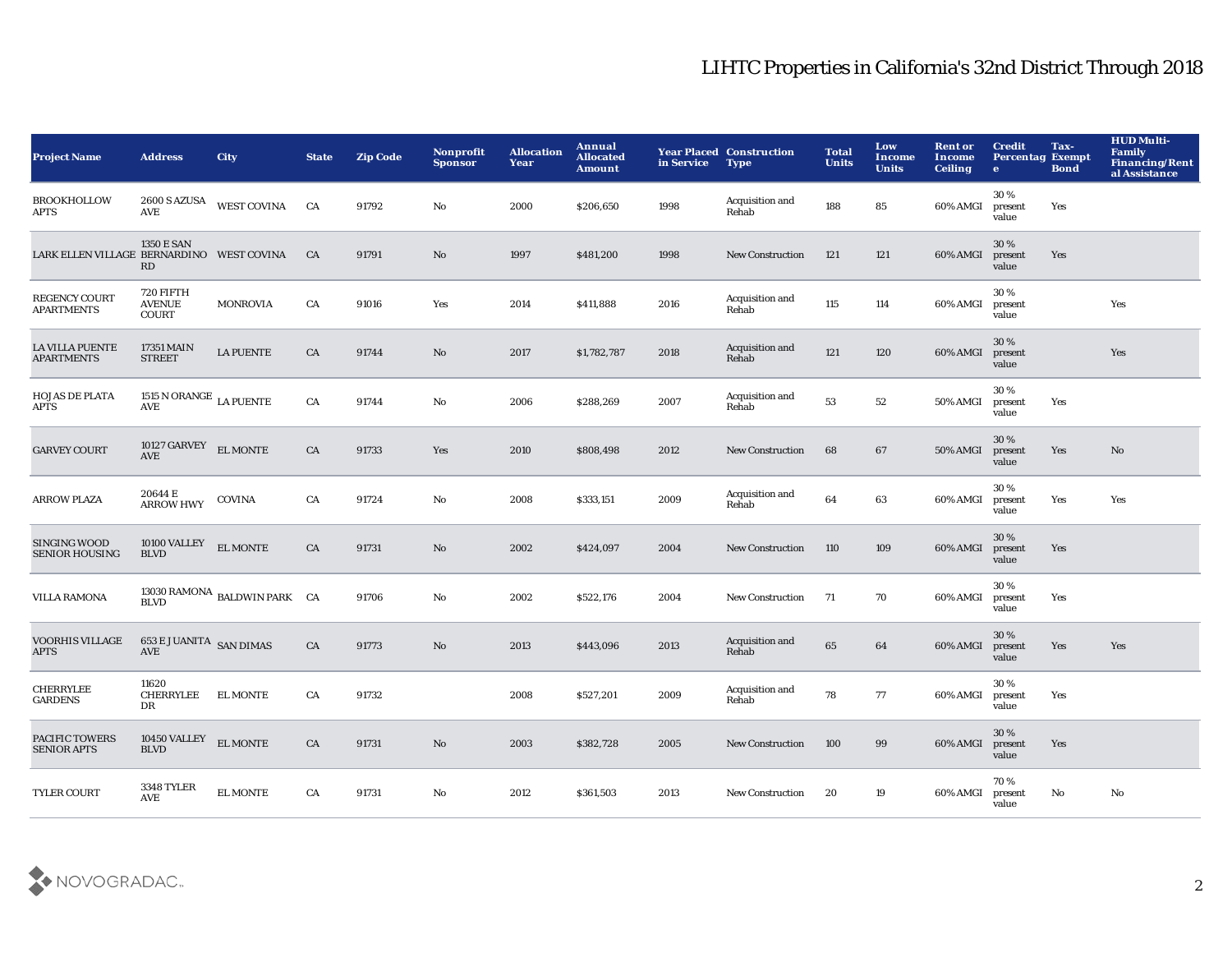| <b>Project Name</b>                                                                                                                                                                                       | <b>Address</b>                                  | <b>City</b>            | <b>State</b> | <b>Zip Code</b> | Nonprofit<br><b>Sponsor</b> | <b>Allocation</b><br>Year | Annual<br><b>Allocated</b><br><b>Amount</b> | in Service | <b>Year Placed Construction</b><br><b>Type</b> | <b>Total</b><br><b>Units</b> | Low<br><b>Income</b><br><b>Units</b> | <b>Rent or</b><br>Income<br><b>Ceiling</b> | <b>Credit</b><br><b>Percentag Exempt</b><br>$\mathbf{e}$ | Tax-<br><b>Bond</b> | <b>HUD Multi-</b><br><b>Family</b><br><b>Financing/Rent</b><br>al Assistance |
|-----------------------------------------------------------------------------------------------------------------------------------------------------------------------------------------------------------|-------------------------------------------------|------------------------|--------------|-----------------|-----------------------------|---------------------------|---------------------------------------------|------------|------------------------------------------------|------------------------------|--------------------------------------|--------------------------------------------|----------------------------------------------------------|---------------------|------------------------------------------------------------------------------|
| <b>AZUSA APTS</b>                                                                                                                                                                                         | $805$ S $\,$ CERRITOS AVE $\,$ AZUSA $\,$       |                        | CA           | 91702           | Yes                         | 2013                      | \$1,008,390                                 | 2014       | Acquisition and<br>Rehab                       | 88                           | 87                                   | 60% AMGI                                   | 70%<br>present<br>value                                  |                     | Yes                                                                          |
| <b>EL MONTE</b><br><b>VETERANS VILLAGE</b>                                                                                                                                                                | 11240 RAMONA $\,$ EL MONTE<br><b>BLVD</b>       |                        | CA           | 91731           | Yes                         | 2012                      | \$764,595                                   | 2014       | New Construction                               | 41                           | 40                                   | 60% AMGI                                   | 70 %<br>present<br>value                                 | No                  | Yes                                                                          |
| <b>REGENCY COURT</b><br><b>APTS</b>                                                                                                                                                                       | 720 FIFTH AVE MONROVIA<br>CT                    |                        | CA           | 91016           | No                          | 2014                      | \$414,888                                   | 2014       | <b>New Construction</b>                        | 115                          | 114                                  | 60% AMGI                                   | 30%<br>present<br>value                                  | Yes                 | $\mathbf{No}$                                                                |
| <b>ANDRES DUARTE</b><br><b>TERRACE II</b>                                                                                                                                                                 | 1700<br>HUNTINGTON DUARTE<br><b>DRIVE</b>       |                        | CA           | 91010           | Yes                         | 2013                      | \$476,306                                   | 2015       | New Construction                               | 43                           | 42                                   | 60% AMGI                                   | 30%<br>present<br>value                                  | Yes                 | Yes                                                                          |
| <b>ROYAL VISTA</b><br><b>TERRACE</b>                                                                                                                                                                      | <b>1310 ROYAL</b><br><b>OAKS DRIVE</b>          | <b>DUARTE</b>          | CA           | 91010           | No                          | 2014                      | \$403,863                                   | 2015       | Acquisition and<br>Rehab                       | 75                           | ${\bf 74}$                           | 60% AMGI                                   | 30%<br>present<br>value                                  | Yes                 | Yes                                                                          |
| THE EXCHANGE AT<br><b>GATEWAY</b><br><b>APARTMENTS</b>                                                                                                                                                    | <b>10562 SANTA</b><br><b>FE DRIVE</b>           | <b>EL MONTE</b>        | ${\rm CA}$   | 91731           | Yes                         | 2013                      | \$2,091,546                                 | 2015       | New Construction                               | 132                          | 131                                  | 60% AMGI                                   | 70%<br>present<br>value                                  | No                  | No                                                                           |
| <b>BALDWIN PARK</b><br>TRANSIT CENTER<br><b>APARTMENTS</b>                                                                                                                                                | 14332 EAST<br><b>RAMONA</b><br><b>BOULEVARD</b> | <b>BALDWIN PARK CA</b> |              | 91706           | No                          | 2014                      | \$1,522,725                                 | 2015       | New Construction                               | 70                           | 69                                   | 60% AMGI                                   | 70%<br>present<br>value                                  |                     | $\mathbf{No}$                                                                |
| <b>CEDAR SPRINGS</b><br><b>APARTMENTS</b>                                                                                                                                                                 | 1319<br><b>PALOMARES</b><br>AVE                 | <b>LA VERNE</b>        | CA           | 91750           | Yes                         | 2014                      | \$963,114                                   | 2016       | <b>New Construction</b>                        | 35                           | 34                                   | 60% AMGI                                   | 70%<br>present<br>value                                  |                     | Yes                                                                          |
| <b>DUARTE MANOR</b><br><b>APARTMENTS</b>                                                                                                                                                                  | 1235 NORTH<br><b>HIGHLAND</b><br><b>AVENUE</b>  | <b>DUARTE</b>          | CA           | 90266           | No                          | 2015                      | \$347,021                                   | 2016       | Acquisition and<br>Rehab                       | 42                           | $40\,$                               | 60% AMGI                                   | 30 %<br>present<br>value                                 |                     | Yes                                                                          |
|                                                                                                                                                                                                           |                                                 |                        |              |                 |                             |                           |                                             |            |                                                |                              |                                      |                                            |                                                          |                     |                                                                              |
| 35 Projects Reported                                                                                                                                                                                      |                                                 |                        |              |                 |                             |                           | \$20,196,291                                |            |                                                | 3,442                        | 3,172                                |                                            |                                                          |                     |                                                                              |
| Location: California's 32nd District (Congressional District, 116th)                                                                                                                                      |                                                 |                        |              |                 |                             |                           |                                             |            |                                                |                              |                                      |                                            |                                                          |                     |                                                                              |
| Note: the values and totals are provided as a reference and the validity of the data cannot be guaranteed. All data should be verified with the HUD website before using it in the decisionmaking process |                                                 |                        |              |                 |                             |                           |                                             |            |                                                |                              |                                      |                                            |                                                          |                     |                                                                              |